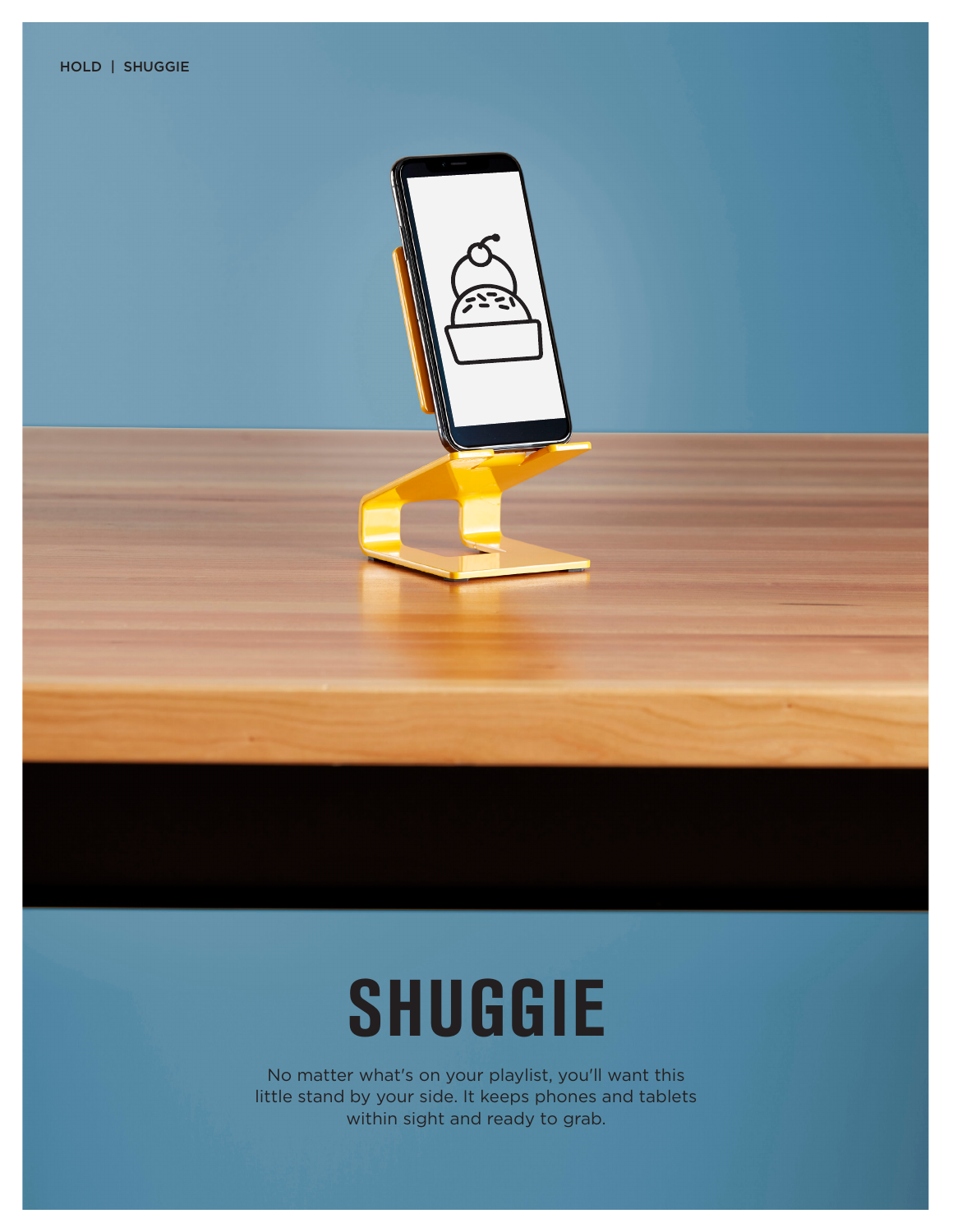

## **SHUGGIE**

## A sturdy steel stand props your screen at the perfect angle for quick reference, reading messages, or changing songs.

•  $4^{1/2}$  " x 4" x 3" stand holds most flat mobile devices.

• Open design at bottom allows convenient charging while on stand.